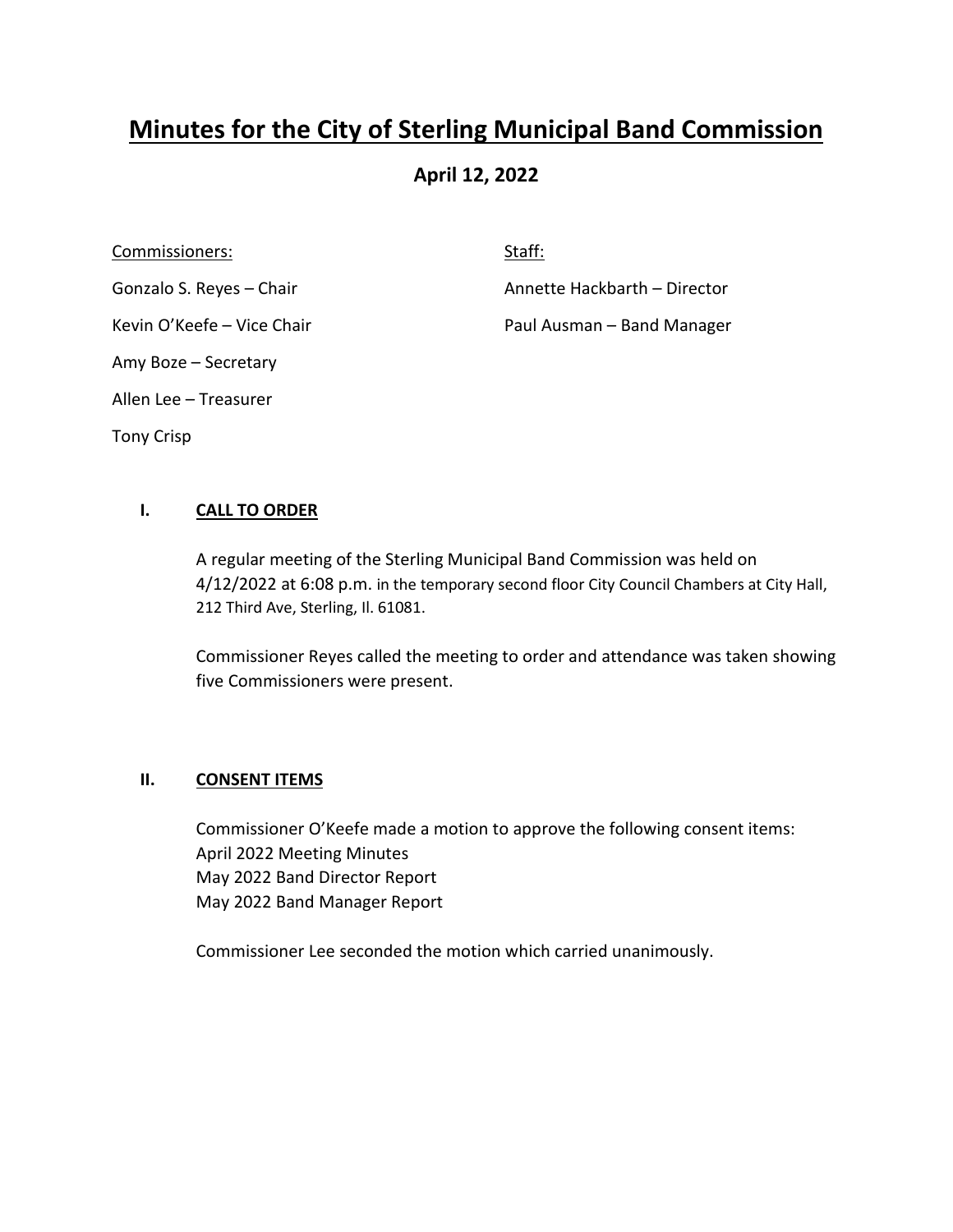#### **III. FINANCIAL REPORT**

Commissioner Lee presented the Financial Report showing:

|                                | <b>Budget</b> | Actual       |
|--------------------------------|---------------|--------------|
| Personnel:                     | \$61,000      | \$52,055.00  |
| <b>Materials and Services:</b> | \$39,038      | \$33,680.48  |
| Capital Expenses:              | \$9,050       | \$7,809.54   |
| Revenue:                       | \$91,294.00   | \$108,589.71 |

Commissioner Lee gave the financial report as shown above and stated that the working balance for the rest of the fiscal year would be around \$15,044. Donations continue to come in, as well as additional money from the State Replacement

Commissioner O'Keefe made a motion to receive the report. It was seconded by Commissioner Crisp and carried unanimously.

#### **IV. COMMENTS FROM THE PUBLIC**

No requests were made by members of the public for comment.

## **V. OLD BUSINESS**

Commissioner O'Keefe made a motion to waive the bid process and authorize emergency repairs to be completed on the band shell by Sterling Commercial Roofing in the amount not to exceed \$40,000. It was seconded by Commissioner Boze and carried unanimously.

Director Hackbarth reported that everything for the Spring Concert was going well. Commissioner Lee will be attending a rehearsal the week of the concert. Janna Groharing will start building the program, and Director Hackbarth will be getting with her to draft a press release. Invitations for the Masterclass Clinic have been extended to the local high school music programs.

Director Hackbarth went over the schedule she has crafted for the Music Under the Stars season. Manager Ausman will update the calendar to reflect what has been scheduled.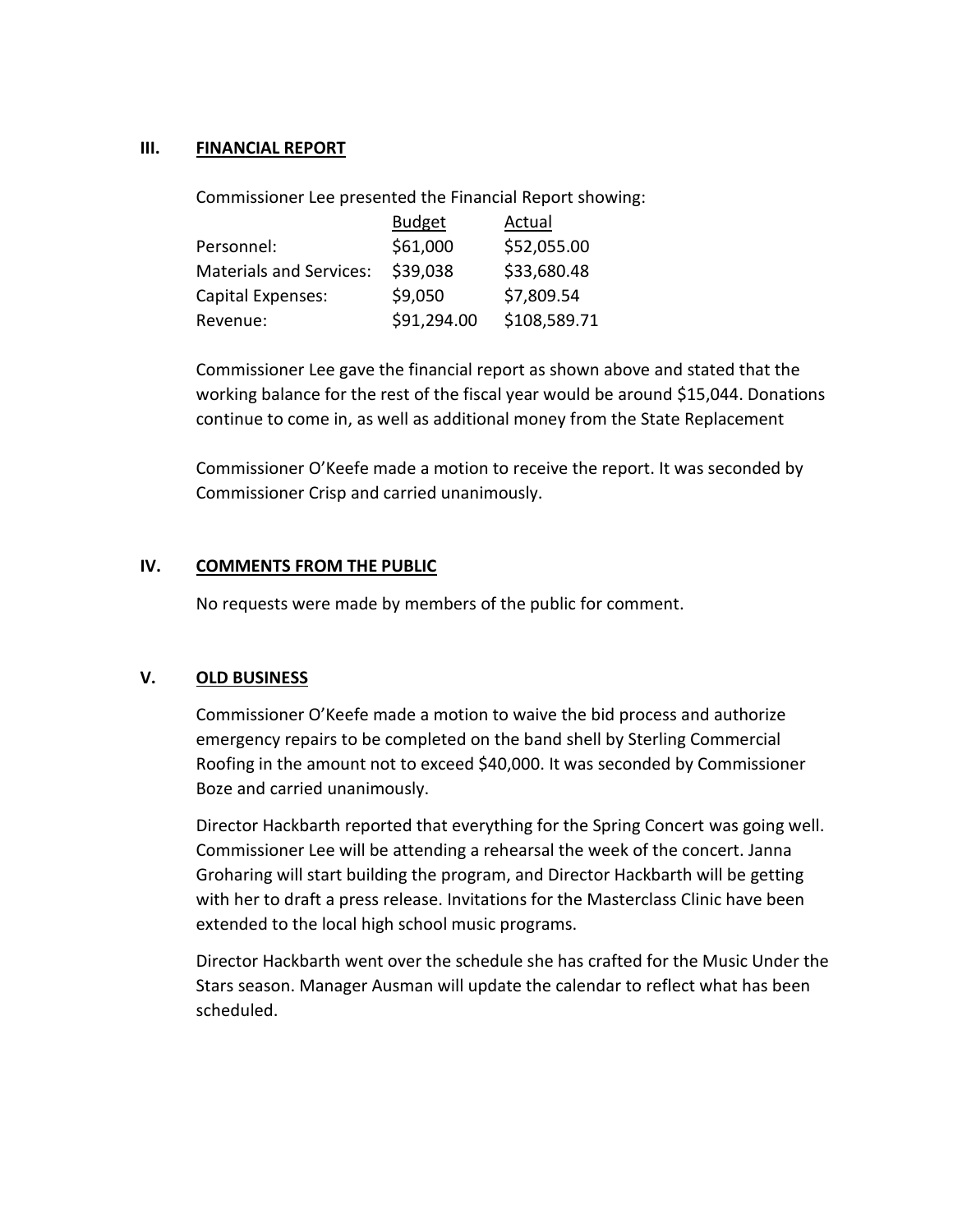Mike McCoy has reached out to the Band about Saxon's Cornet Band out of Kentucky. They are looking for places to play along their tour route this summer. Director Hackbarth will check their schedule and pay request to see if fit into one of our pre-show spots.

Commissioner Crisp made a motion to approve the contract to hire Charlie Menghini for \$1,000 as guest conductor for the July 13 concert. It was seconded by Commissioner O'Keefe and carried unanimously.

Director Hackbarth has set up Band auditions for 5/14 from 10 – Noon.

Commissioner Lee reported that he has a w-9 from the City for us to use when donors request it. He also reported that the bank account for QR code donations has been set up at Sauk Valley Bank. He will contact Janna Groharing to get it set up to be included in the Spring Program.

### **VI. NEW BUSINESS**

Commissioner Reyes noted that nominations and elections for officers will take place at the May Commission meeting.

## **VII. MISCELLANEOUS**

Commissioner Reyes had the following reminders of upcoming events:

Economic Interest Statement deadline: May 2022

Elections of Officers: May 2022

Annual Meeting: June 2022

Commissioner Lee and Manager Ausman reported that the City has been going through their audits and HR paperwork. Many of our long-term members are missing their I-9 form on file. Mr. Ausman will work with Christina Rodriquez at City Hall to get the forms filled out as needed. Additionally, since all Band members are employees of the City of Sterling, all must go through annual Sexual Harassment training too. Mr. Ausman will work with Deb Dillow at City Hall to set this up.